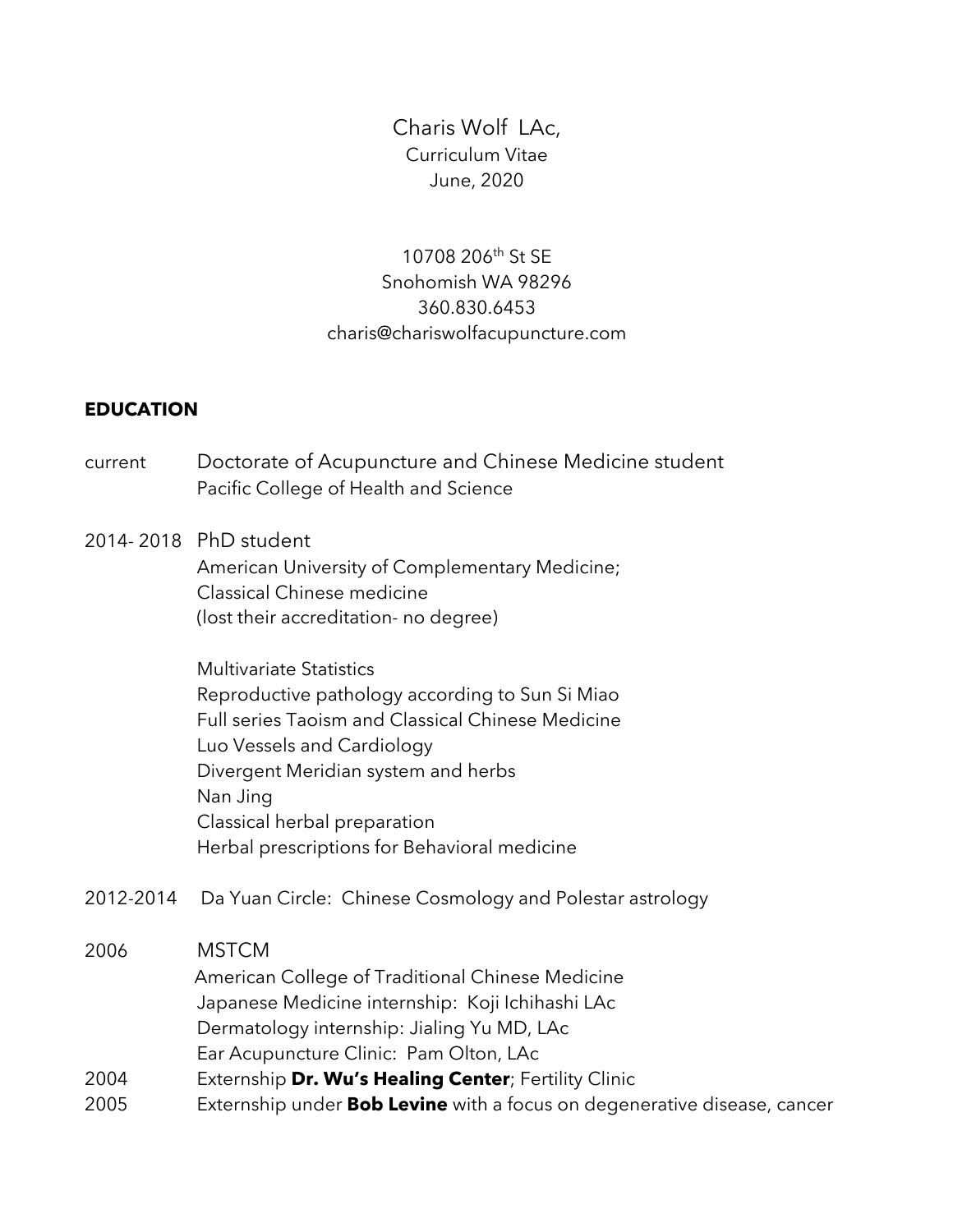- worked in the school herb garden for 3 years, managed the school herb garden for the last year

- elected to Student Council and served as Secretary with rotating Presidential position

1996 BA Intellectual History, Physical Sciences minor: University of California, Davis -History understood through the interplay of philosophical, artistic, scientific, technological and socio-economic movements -2 years of upper division Chemistry (Organic chem, Bio-chem, Physical chem) lab, 3+ years of physics (mechanics, continuum mechanics, quantum mechanics, astrophysics, solid state physics, electricity and magnetism, differential equations, vector analysis, mathematical physics

# **RESEARCH & STUDIES**

- Current Effects of acupuncture treatments on patients with a history of traumatic brain injury presenting with migraine headaches; NCCIH funded study through the University of Washington, run by Mark Sodders, DAOM
- Current Mentorship under Lisa Conboy; Director of the research department The New England School of Acupuncture at MCPHS University Instructor in Medicine, Part-time; Beth Israel Deaconess Medical Center, Harvard Medical School. Internship with a focus on complex systems based research for TCM.
- 2019-2020 Literature review on migraine and tension headaches submitted to the Health Care Authority of WA state, Health Technology Assessment
	- Working with Leslie Smith, Bill Reddy, Rosa Schnyer on a paper attempting to define "Acupuncture" for Medical School Academics.
- 1990 Biomedical genetic research on Klinefelter syndrome Lawrence Livermore National Laboratory; Department of Energy -growing bacterial cultures for analysis and mapping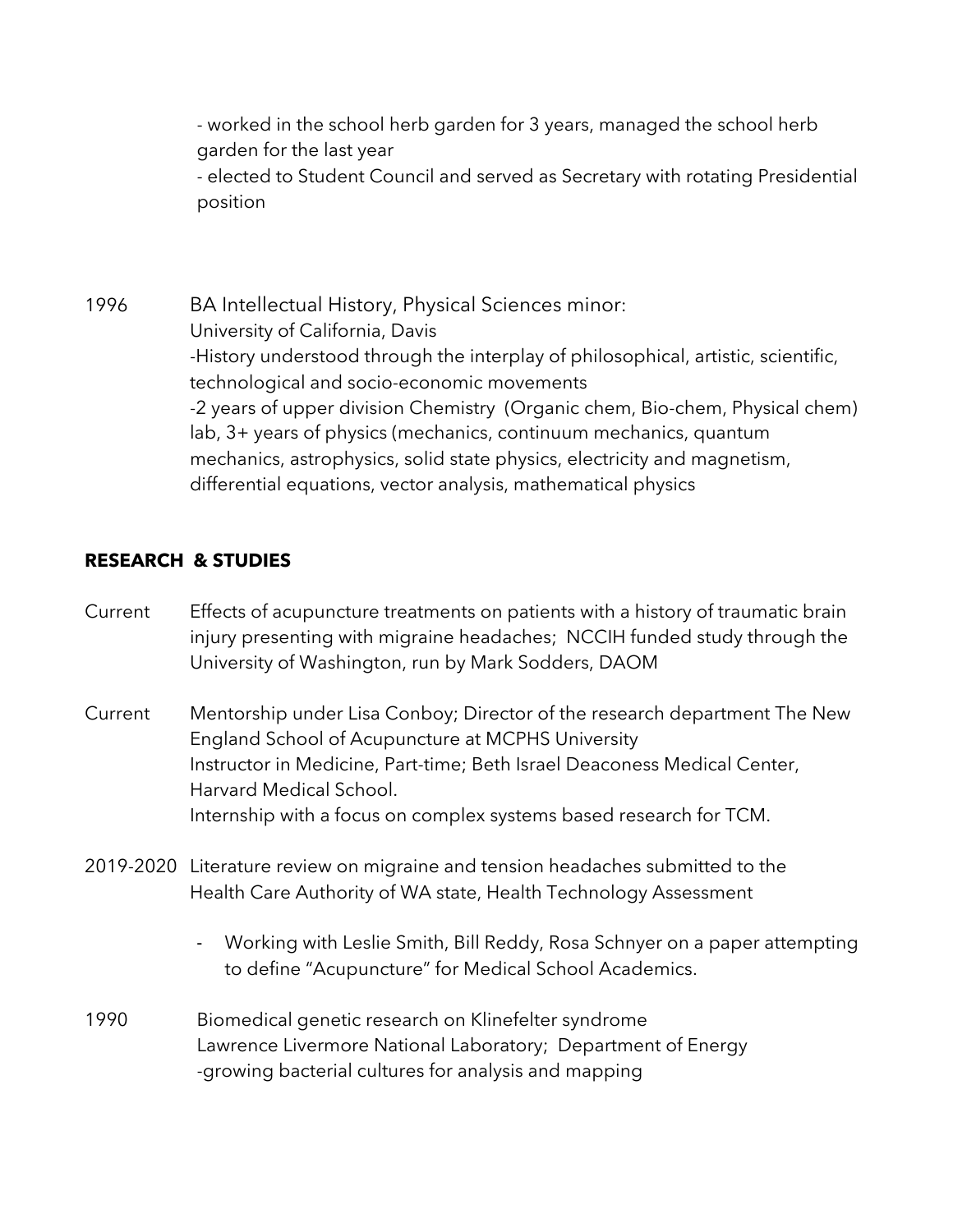-lab experience with pipets, centrifuges, running gels with genetic material spliced by enzymes in prepared samples, data collection from experiments, collecting slide samples and genetic mapping

## **CERTIFICATIONS AND LICENSURE**

|                    | 2016 - 2018 Continuing Education teacher, California                                                        |
|--------------------|-------------------------------------------------------------------------------------------------------------|
| 2009 to<br>Present | Acupuncture and Eastern Medicine Practitioner, WA state #AC 60129461                                        |
| 2009 to<br>present | National Certification Commission of Acupuncture and Oriental Medicine<br>(NCCAOM) Diplomate of Acupuncture |
|                    | 2007 - 2017 State of California Licensed Acupuncturist #AC12186                                             |
|                    | 2003 - 2008 Shiatsu Therapist Certificate                                                                   |

## **PROFESSIONAL EXPERIENCE**

| Current | Seattle Institute of East Asian Medicine<br>Teacher<br>Integrated Therapeutics: Respiratory and Cardiovascular                                                                                                                                                                                                                           |               |  |
|---------|------------------------------------------------------------------------------------------------------------------------------------------------------------------------------------------------------------------------------------------------------------------------------------------------------------------------------------------|---------------|--|
| Current | Kirkland WA<br>Charis Wolf Acupuncture LLC<br>Owner, sole proprietor; practicing as an Acupuncturist and Herbalist<br>Practice includes acupuncture, herbal prescriptions, supplements, gua sha,<br>moxa, cupping, essential oil therapy, EHR and billing.                                                                               |               |  |
|         | 2016 - 2019 Purity Integrated Health<br>Acupuncture and Eastern Medicine Practitioner;<br>Worked in collaboration with ND's, Chiropractors, Medical Assistants, in house<br>blood lab to provide fully integrated care. My practice included acupuncture,<br>herbal prescriptions, supplements, gua sha, cupping, essential oil therapy. | Mill Creek WA |  |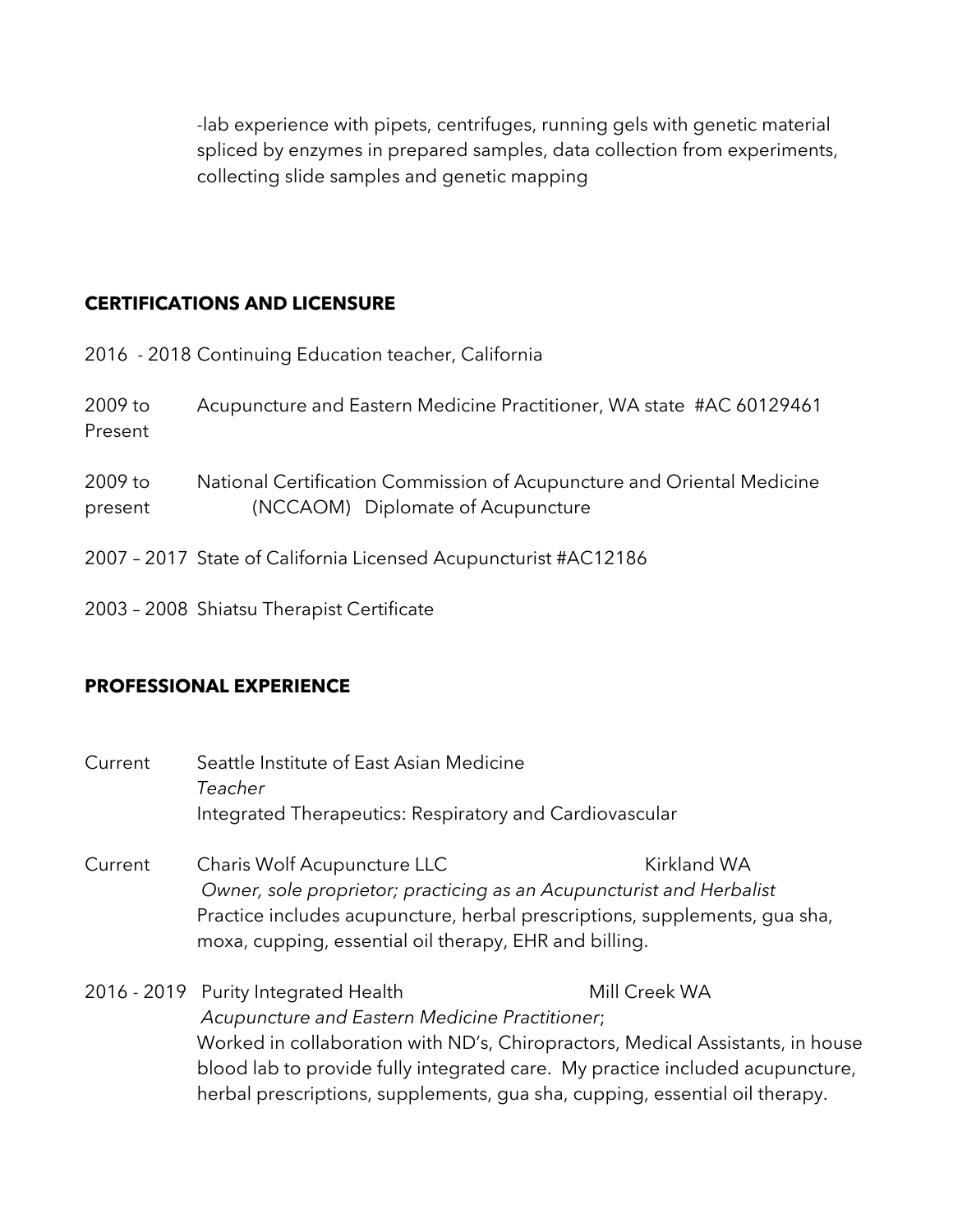2005 - 2016 Aion Health San Francisco CA, Kirkland WA *Owner and sole proprietor*; a natural health company with herbal products and acupuncture after becoming licensed (2007). Practice included acupuncture, herbal prescriptions, supplements, gua sha, moxa, cupping, essential oil therapy, EHR and billing. -8 years primary care practitioner in CA -2 years in WA -sold the company in 2016, moved from CA to WA permanently

- 2007 -2008 Elephant Pharmacy Los Altos, CA *Herbal Pharmacist* -herbal consults and prescriptions; full herbal pharmacy of Chinese, Ayurvedic and Western herbs -substantial supplement knowledge
- 2004 2005 The Communication Group San Francisco, CA *Project Management Consultant* -taught implementation of user centered design process that put the customer perspective first through the design and engineering process -established internal creative processes and created process and documentation for project execution -coached management team on implementation to ensure scheduling and budgeting accuracy
- 2002 2003 Naturopathica Long Island, NY

*Interactive Account Manager, Strategic consultant* -worked with CEO to create a marketing strategy ensuring branding integrity -created budget, timeline, project plan documentation and schedule for integration of third party design into existing backend; critical team integration was accomplished successfully

-strategized marketing campaigns with partners which resulted in business tripling in one year

# 2000 – 2001 marchFIRST San Francisco, CA

*Interactive Project Manager; Branding and Marketing* -managed teams ranging from 5 to 25 people; day to day operations including strategy, creative, user experience analysis, production, engineering, QA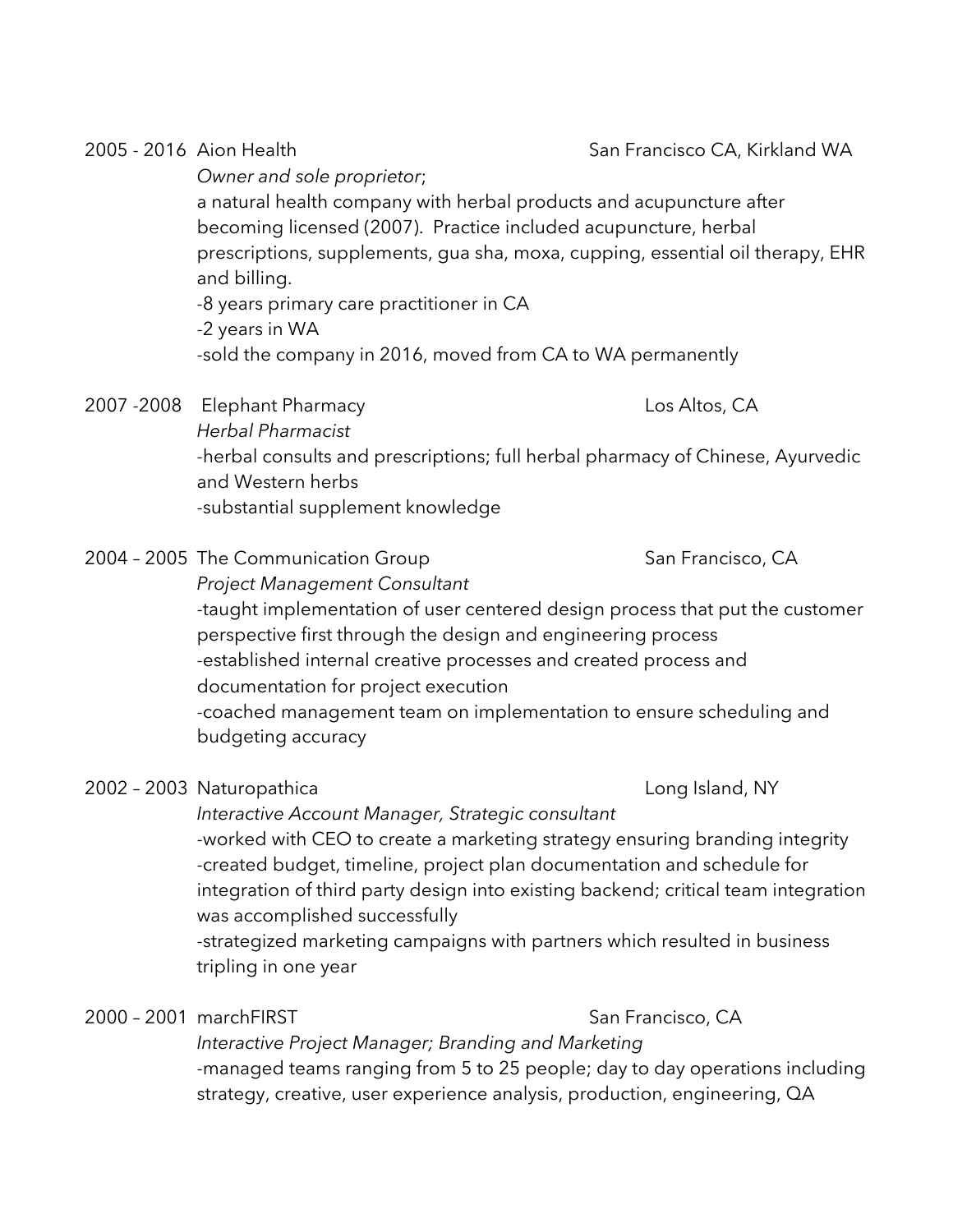-primary point of contact including face to face interaction with client, responsible for managing client expectations and growing relationships -developed and enforced timelines, asset management, resource management, budgets (\$500k to \$2M) and ran meetings -developed and delivered in person business pitches and project pitches -post mortem analysis of projects; what worked and what did not, to learn for future projects -Clients included: 3com Wireless, 3com Rich Media for 3com Sports Park, PIXAR, Pottery Barn, Pottery Barn Kids, Harmon Kardon, Toys R Us, Apple, SFO Airport

4/01 – 10/01 Transitioned team for Williams Sonoma to launch Pottery Barn Kids website -managed transition of 10 key account team members from marchFIRST to contract for Williams Sonoma per mutually agreed upon request -primary point of contact for production and technical teams -responsible for site delivery on time and within budget

### 1999 - 2000 Xuny.com San Francisco, CA

*Business Development, Interactive project manager for startup* : Online clothing sales -managed integration between tech, production, asset management and

business partners -strategizing partnerships for business and project development to launch site

with product from multiple vendors -managed internal team of 6 people, working directly with CEO -produced television commercial

### 1998-1999 ECI Publications San Francisco, CA

### *Contract Researcher*

-Researched business to business companies that successfully adopted innovative technologies and were leaders for their market

-Interviewed Executives as well as the implementers of the business to business tools

| 1997 - 1998 Greenfield Online Market Research                           | San Francisco, CA |
|-------------------------------------------------------------------------|-------------------|
| Marketing Assistant, Webmaster                                          |                   |
| - client service representative for Upside magazine and SFgate accounts |                   |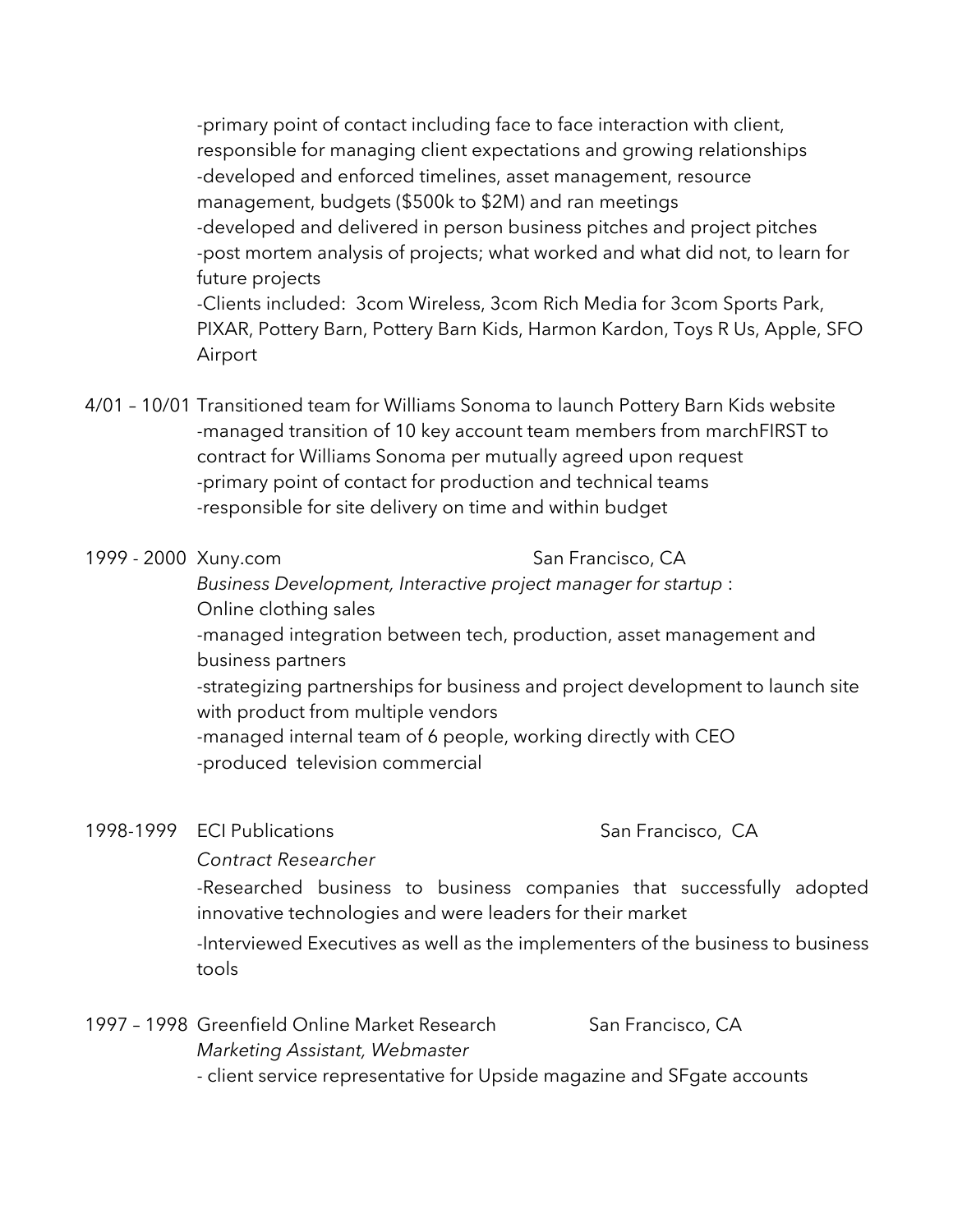- market research analysis and summarizing using online data collection platforms, statistical analysis and interpretation - webmaster for the SF satellite office (main office is in CT)

# **TALKS & TEACHINGS**

| Current | Teacher at Seattle Institute of East Asian Medicine; Integrative Therapeutics                                               |                                                                                                                                                                      |  |
|---------|-----------------------------------------------------------------------------------------------------------------------------|----------------------------------------------------------------------------------------------------------------------------------------------------------------------|--|
| 2020    | 2/2020<br>3/2020                                                                                                            | Seattle Institute of East Asian Medicine<br>Guest lecture; Palpitations, Hypersomnia, Insomnia<br>Guest lecture; The Role State Associations Play for the Profession |  |
| 2019    | <b>Bastyr University:</b><br>11/2019<br>8/2019                                                                              | Guest Lecture; How to Use Research to Effect Public Policy<br>Guest Lecture; Understanding Public Policy and the World of<br>Integrated Medicine                     |  |
| 2016    | Continuing Education class: Introduction to Divergent Meridian<br><b>Advanced Acupuncture</b>                               |                                                                                                                                                                      |  |
| 2015    | Talk on cysts and fibroids (Zheng and Jia) during pregnancy through My<br>Momma Mentors; www.mymommamentors.com/interviews/ |                                                                                                                                                                      |  |
|         | 2013, 14,15 Yearly talk given on Women's health at the <b>Holistic Mom's Network</b>                                        |                                                                                                                                                                      |  |
| 2013    | American College of Traditional Chinese Medicine:<br><b>Herbs and Nutrition</b>                                             |                                                                                                                                                                      |  |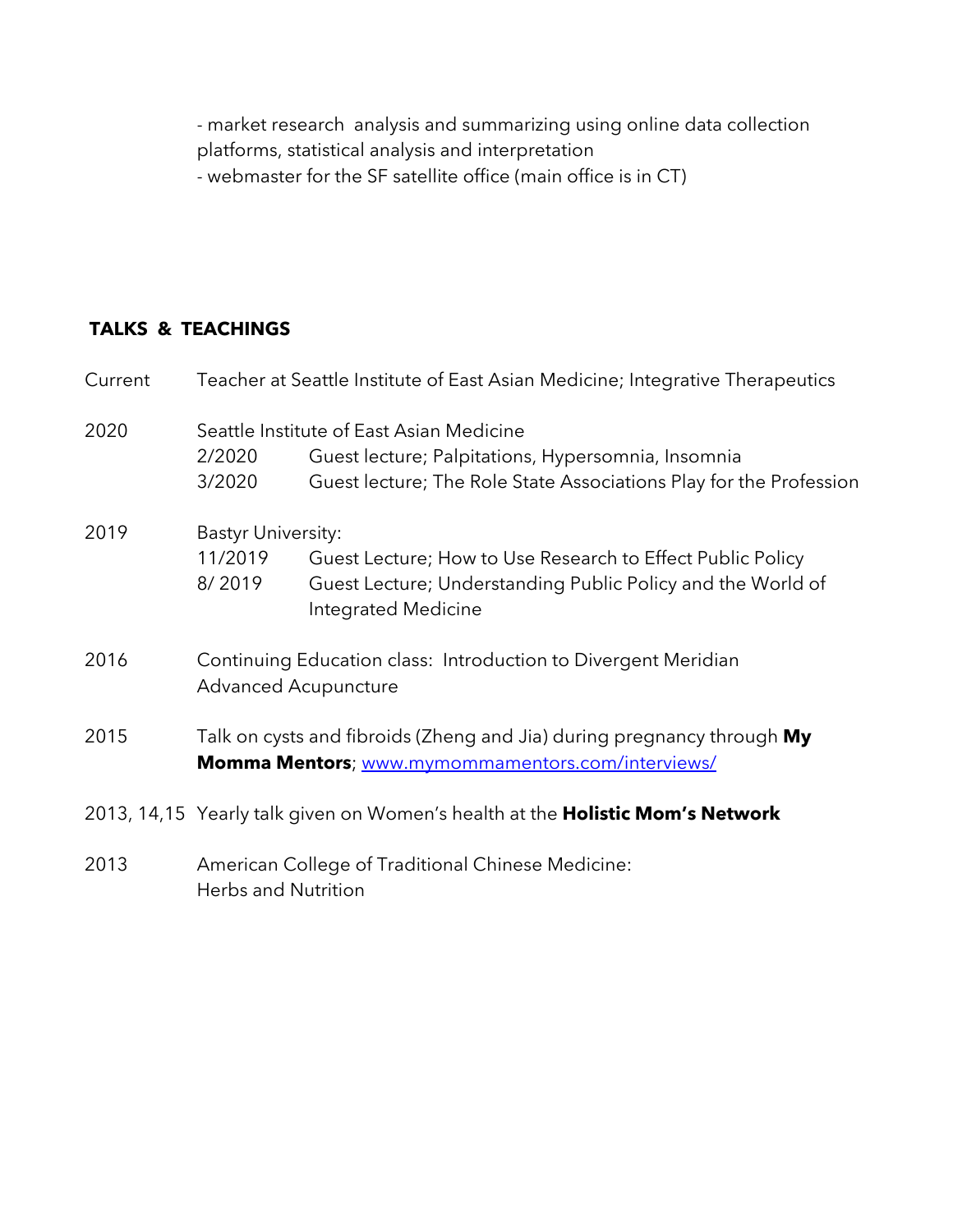### **BOARD/ ASSOCIATION EXPERIENCE**

Current Board Member at large, American Society of Acupuncturists 2019 WAEMA President 2018 WAEMA Vice President 2018 – ASA representative; Public Education committee, Insurance committee present -work with the public education committee to produce marketing materials to unite the profession, strategic conversations with NCCAOM to further the partnership, generally work to support the profession as a whole

2017 WAEMA board; Director; Legislative Chair, Research Chair, Membership committee

> -Worked directly with lobbyist on legislation, grew relationships between the Medical doctors, Naturopaths, Nurses, and Physical Therapists in order to pass legislation. Multiple discussions with the Department of Health in order to establish rules for our profession. Testified in front of Healthcare committees in response to our legislation, research reviews for the Health Care Assessment group, working to support integrated health with Dr. Iman Majd LAc at the Osher Center, UW, worked with the schools in order to promote integrative care through research and contacts at hospitals like Harbor View and Community Health clinics, supporting our head of the Insurance Committee in order to ensure coverage and payment, outreach to the practitioner community through surveys, newsletters and chairing the Public Policy Committee as the Legislative Chair. -Diligent communication with NCCAOM, CCAOM and the AAMA in regards to

the nurses declaring acupuncture to be in their scope

-Worked with our lawyer to rewrite the bylaws, developed and enforced a new code of conduct and a media code of conduct

-Financial analysis with membership growth plan and increased dues, working with the board to grow partnerships and sponsorships

-Work closely with Catchpoint Management Solutions, our association management company to run the board

- 2/2020 Association Management class: Art of Strategic Management Washington Society of Association Executives
- 11/2019 Association Management class: Art of Governance and Structure Washington Society of Association Executives
- 10/2019 Association Management class: How to bring value to your members Dennison & Associates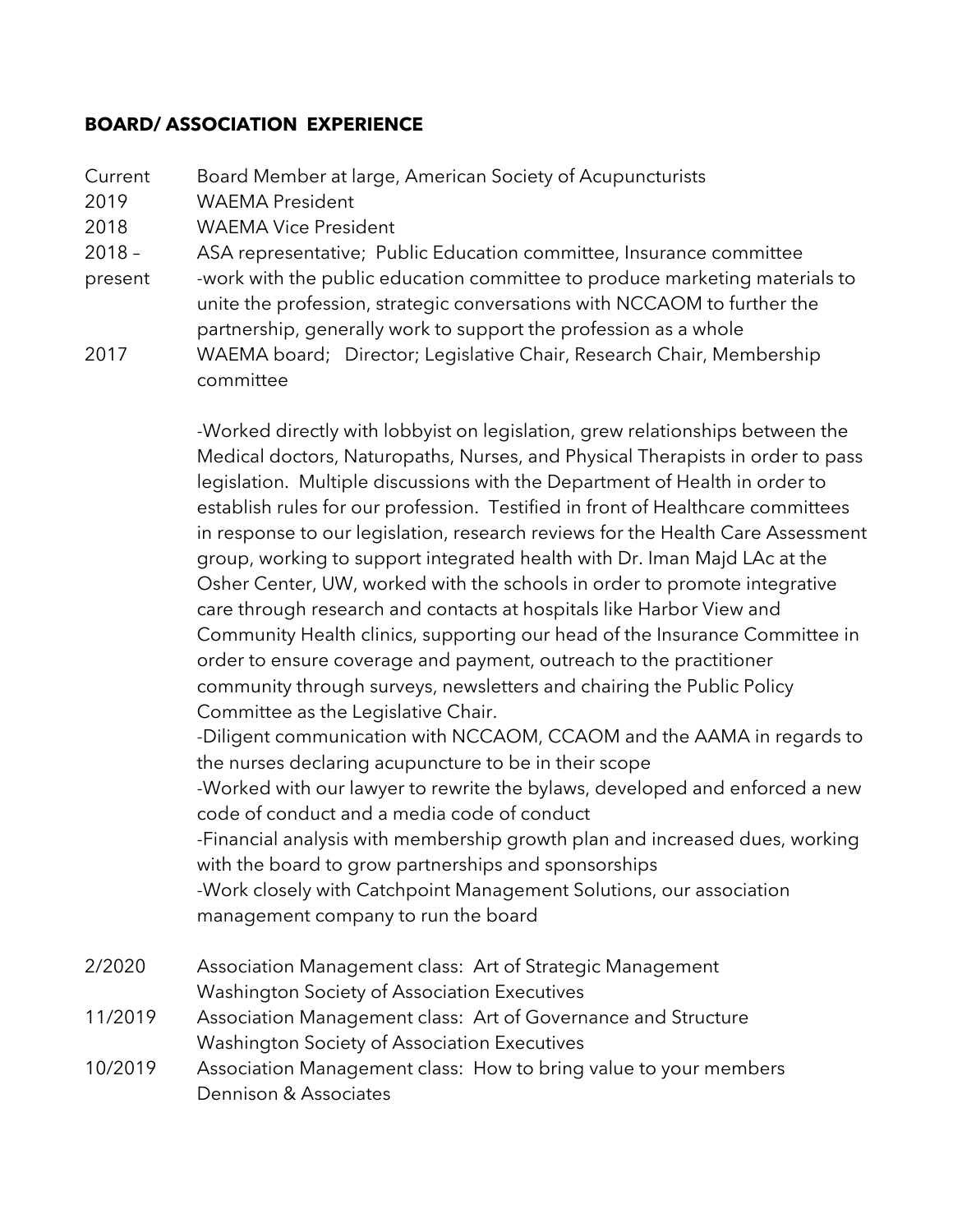- 2013- 2015 Discovery Charter school member; volunteer education committee -Required learning included; non-violent communication, positive discipline, how to deal with bullies
- 2009 2011 WAEMA member 2016 – current
- 2008 2016 CSOMA member

# **PROFESSIONAL MEMBERSHIPS/AFFILIATIONS**

SAR, EBA, Scholars of Chinese Medicine, Acupuncture Research Share Group, Classical Chinese Medicine, WAEMA, ASA, TCM Obstetrics Collaborative, Da Yuan Circle, Jeffrey Yuen Taoist Study Group, Academia.edu

# **AWARDS**

- 2015- 2016 Selected as top Acupuncturist in San Jose by International Association of Healthcare Professionals
- 2013 Voted Best Acupuncturist in Silicon Valley for Acupuncture

### **Media**

www.chariswolfacupuncture.com Instagram: @Sage\_from\_the\_Mountain

### **Other Education/ Interests**

Growing herbs, mushrooms, gardening